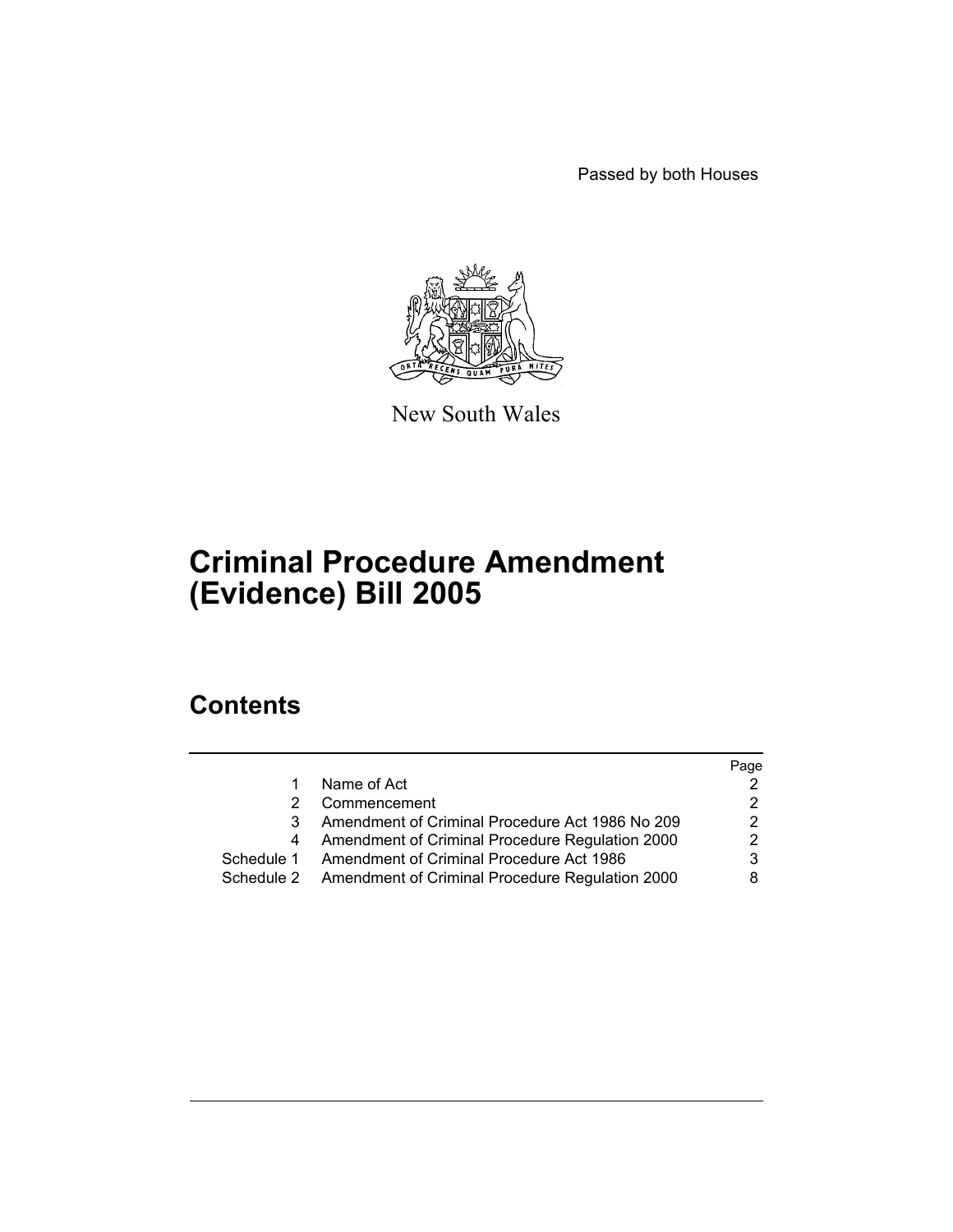*I certify that this PUBLIC BILL, which originated in the LEGISLATIVE ASSEMBLY, has finally passed the LEGISLATIVE COUNCIL and the LEGISLATIVE ASSEMBLY of NEW SOUTH WALES.*

> *Clerk of the Legislative Assembly. Legislative Assembly, Sydney, , 2005*



New South Wales

# **Criminal Procedure Amendment (Evidence) Bill 2005**

Act No , 2005

An Act to amend the *Criminal Procedure Act 1986* with respect to evidence in criminal trials, including retrials of sexual assault proceedings; and for other purposes.

*I have examined this Bill, and find it to correspond in all respects with the Bill as finally passed by both Houses.*

*Chairman of Committees of the Legislative Assembly.*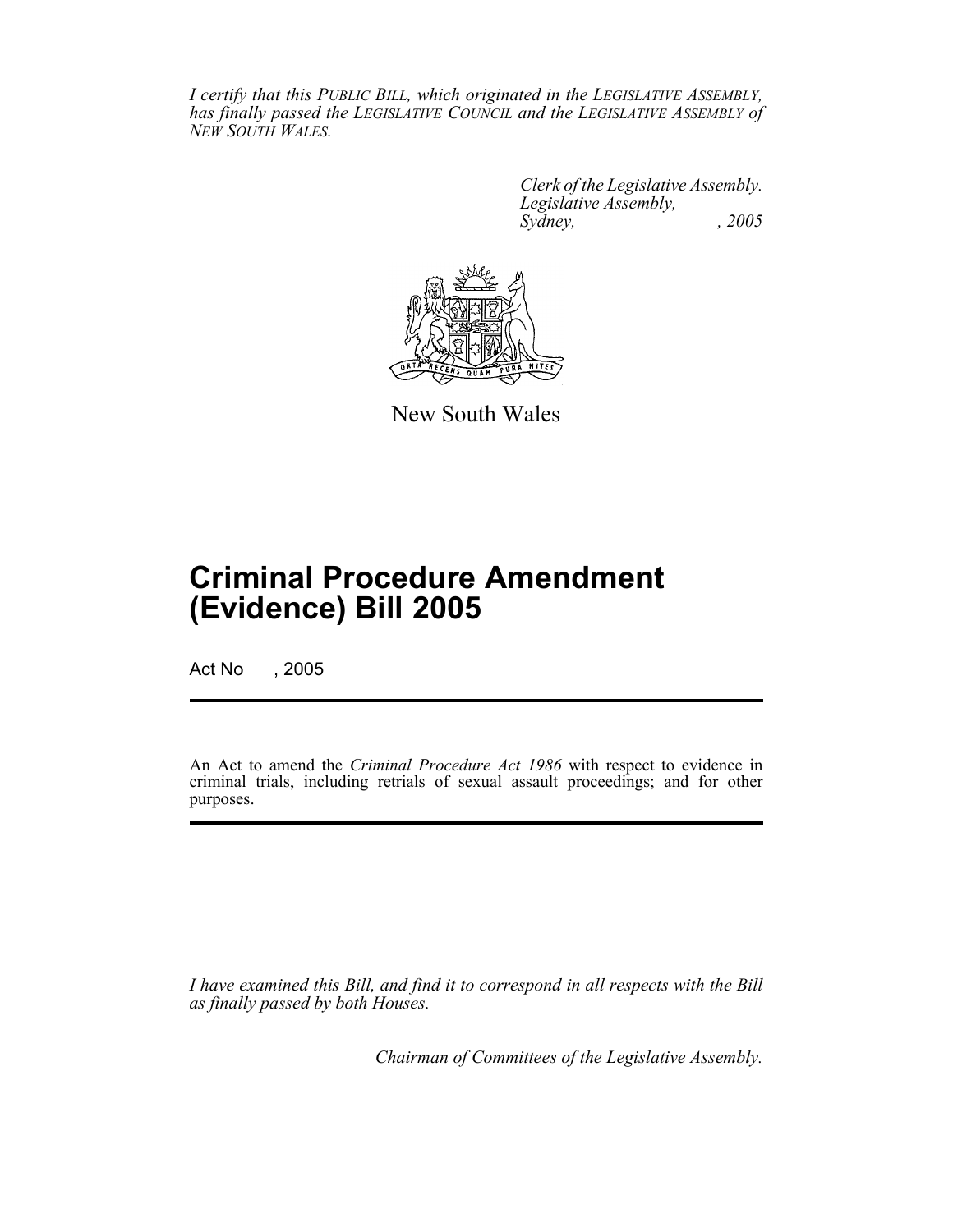## **The Legislature of New South Wales enacts:**

# **1 Name of Act**

This Act is the *Criminal Procedure Amendment (Evidence) Act 2005*.

## **2 Commencement**

This Act commences on the date of assent.

# **3 Amendment of Criminal Procedure Act 1986 No 209**

The *Criminal Procedure Act 1986* is amended as set out in Schedule 1.

# **4 Amendment of Criminal Procedure Regulation 2000**

The *Criminal Procedure Regulation 2000* is amended as set out in Schedule 2.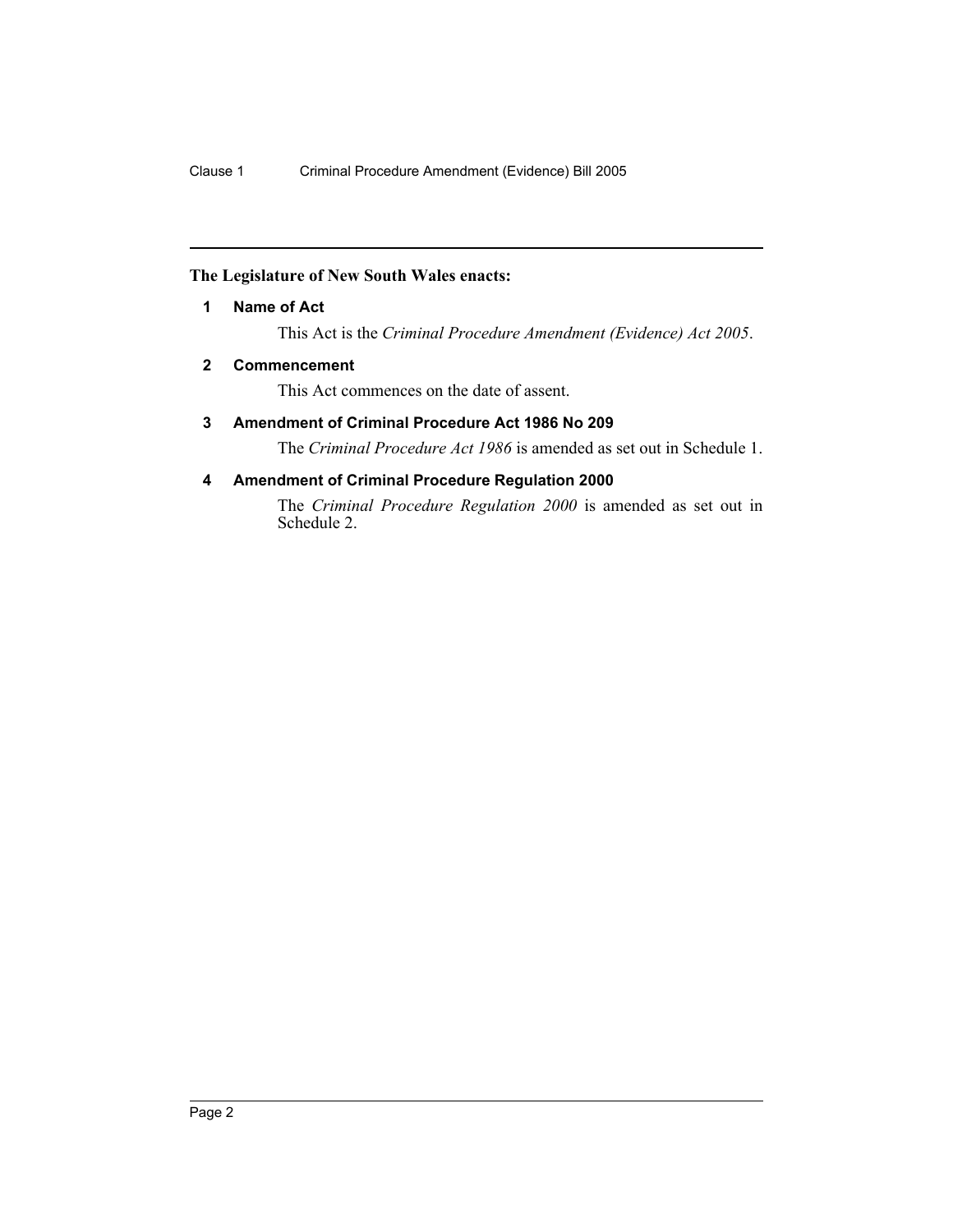Amendment of Criminal Procedure Act 1986 Schedule 1

# **Schedule 1 Amendment of Criminal Procedure Act 1986**

(Section 3)

#### **[1] Chapter 6, Part 5, Division 3**

Insert after Division 2 of Part 5 of Chapter 6:

# **Division 3 Special provisions relating to retrials of sexual offence proceedings**

#### **306A Definitions**

In this Division:

*accused person*, in relation to any proceedings, means the person who stands, or any of the persons who stand, charged in those proceedings with a sexual offence.

*complainant*, in relation to any proceedings, means the person, or any of the persons, against whom a sexual offence with which the accused person stands charged in those proceedings is alleged to have been committed, and includes:

- (a) in relation to an offence under section 91D, 91E or 91F of the *Crimes Act 1900*, the person under the age of 18 years who is alleged to have participated in an act of child prostitution, and
- (b) in relation to an offence under section 91G of the *Crimes Act 1900*, the person under the age of 18 years who is alleged to have been used for pornographic purposes.

*original evidence* of the complainant has the meaning given by section 306B.

*sexual offence* means:

- (a) a prescribed sexual offence, or
- (b) an offence against section 73, 78A, 78B, 80D, 91A, 91B, 91D, 91E, 91F or 91G of the *Crimes Act 1900*, or
- (c) an offence that, at the time it was committed, was a sexual offence under this section, or
- (d) an offence that includes the commission of, or an intention to commit, an offence referred to in paragraph (a), (b) or (c), or
- (e) an offence of attempting, or of conspiracy or incitement, to commit an offence referred to in paragraph (a), (b), (c) or (d).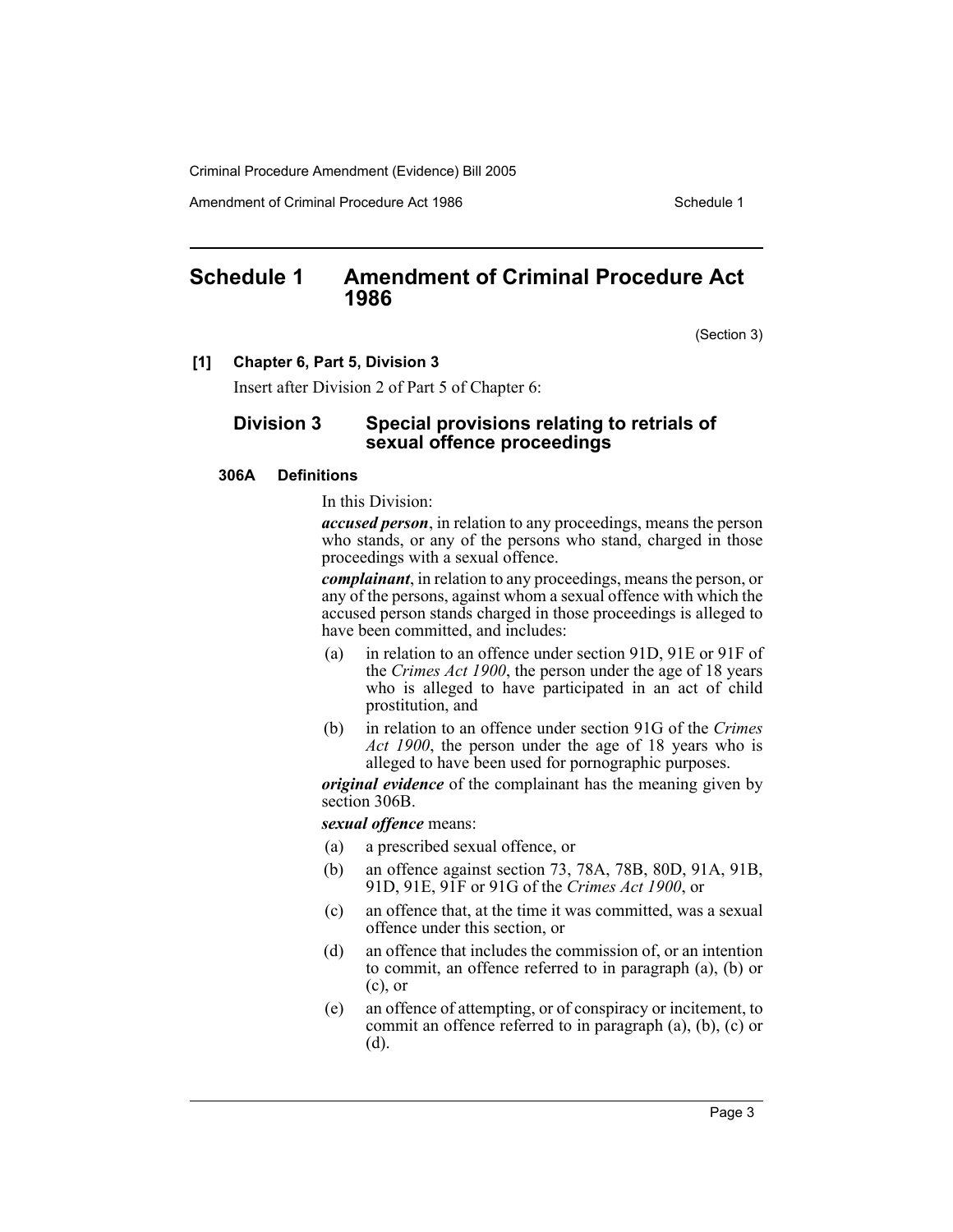Schedule 1 Amendment of Criminal Procedure Act 1986

#### **306B Admission of evidence of complainant in new trial proceedings**

- (1) If a person is convicted of a sexual offence and, on an appeal against the conviction, a new trial is ordered, the prosecutor may tender as evidence in the new trial proceedings a record of the original evidence of the complainant.
- (2) For the purposes of this Division, the *original evidence* of the complainant means all evidence given by the complainant in the proceedings from which the conviction arose (referred to in this Division as the *original proceedings*), including the evidence given by the complainant on examination in chief in the original proceedings and any further evidence given on cross-examination or re-examination in those proceedings.
- (3) Despite anything to the contrary in the *Evidence Act 1995*, or any other Act or law, a record of the original evidence of the complainant is admissible in the new trial proceedings if:
	- (a) the prosecutor gives written notice to the accused person, in accordance with the regulations, of the prosecutor's intention to tender the record under this section, and
	- (b) the prosecutor gives written notice to the court of the prosecutor's intention to tender the record under this section, and
	- (c) the notices referred to in paragraphs (a) and (b) are given no less than 21 days before the court commences hearing the new trial proceedings or within such other period as the court may allow.
- (4) The hearsay rule (within the meaning of the *Evidence Act 1995*) does not prevent the admission of a record of the original evidence of the complainant under this Division or the use of that record to prove the existence of a fact that the complainant intended to assert by a representation made in the original evidence.
- (5) The court hearing the new trial proceedings does not have any discretion to decline to admit a record of the original evidence of the complainant if it is admissible under this Division.
- (6) However, the court may give directions requiring a record of the original evidence of the complainant to be altered or edited for the purpose of removing any statements that would not be admissible if the original evidence of the complainant had been given orally before the court hearing the new trial proceedings in accordance with the usual rules and practice of the court.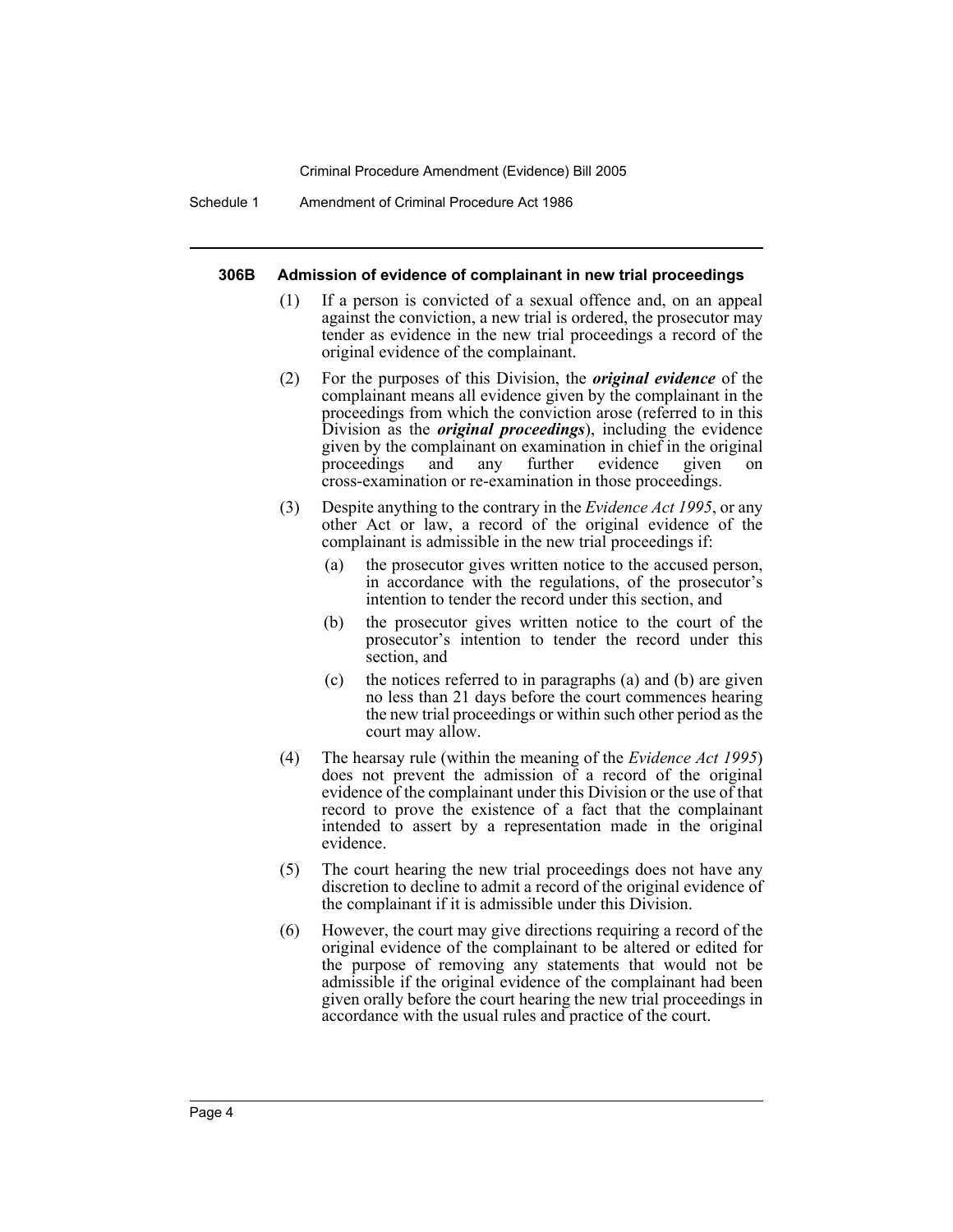Amendment of Criminal Procedure Act 1986 Schedule 1

- (7) In addition, a record of the original evidence of the complainant may be altered or edited in accordance with an agreement between the prosecutor and the accused person or his or her counsel (if any).
- (8) This Division applies in respect of proceedings for a new trial in which a person stands charged with a sexual offence whether or not the person stands charged with that offence alone or together with any other offence (as an additional or alternative count) and whether or not the person is liable, on the charge, to be found guilty of any other offence.
- (9) This Division extends to proceedings for a new trial ordered before the commencement of this Division, including new trial proceedings that have been commenced or partly heard.

## **306C Complainant not compellable to give further evidence**

If a record of the original evidence of the complainant (or any part of the record) is admitted in proceedings under this Division, the complainant is not compellable to give any further evidence in the proceedings (despite anything to the contrary in this Act or the *Evidence Act 1995*), including for the purpose of any examination in chief, cross-examination or re-examination by or at the request of the accused person or his or her counsel.

# **306D Complainant may elect to give further evidence**

- (1) If a record of the original evidence of the complainant (or any part of the record) is admitted in proceedings under this Division, the complainant may, with leave of the court hearing the proceedings, and only if the complainant so chooses, give further oral evidence in the proceedings.
- (2) The court is to give leave to the complainant to give such further evidence in the proceedings only if the court is satisfied, on application by one of the parties to the proceedings, that it is necessary for the complainant to give further oral evidence:
	- (a) to clarify any matters relating to the original evidence of the complainant, or
	- (b) to canvas information or material that has become available since the original proceedings, or
	- (c) in the interests of justice.
- (3) The court is to ensure that the complainant is questioned by any party to the proceedings only in relation to matters that are relevant to the reasons for the grant of leave by the court.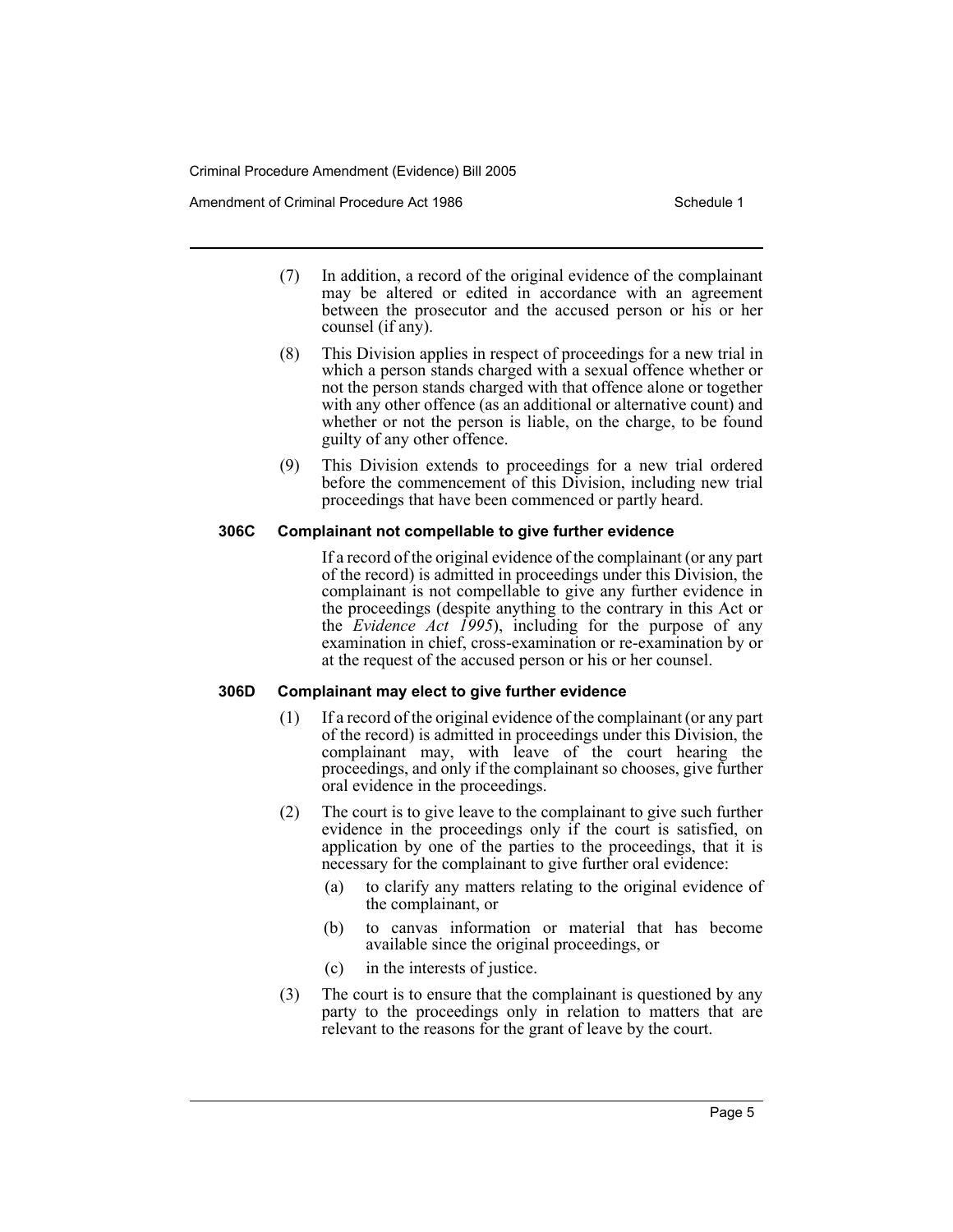Schedule 1 Amendment of Criminal Procedure Act 1986

(4) Subject to subsection (3), if a complainant gives any further oral evidence under this section, the complainant is compellable (for the prosecution or the accused person) to give evidence. This applies despite section 306C.

#### **306E Form in which record of original evidence of complainant is to be tendered**

- (1) A record of the original evidence of the complainant tendered by the prosecutor under this Division must be the best available record, or be comprised of the best available records, of the original evidence of the complainant, and the record or records concerned must be properly authenticated.
- (2) For the purposes of this section, the *best available record* of the evidence, or any part of the evidence, given by a complainant is:
	- (a) an audio visual recording of the evidence, or
	- (b) if an audio visual recording of the evidence is not available, an audio recording of the evidence, or
	- (c) if neither an audio visual recording nor an audio recording of the evidence is available, a transcript of the evidence.
- (3) If the whole or part of the evidence given by the complainant in the original proceedings was given in the form of a recording made by an investigating official, as provided for by the *Evidence (Children) Act 1997*, the best available record of that evidence is the recording viewed or heard by the court in those original proceedings.
- (4) A record of any evidence given by a complainant is *properly authenticated* for the purposes of this section if:
	- (a) the record has been authenticated by the court before which the evidence concerned was given or by the registrar or other proper officer of that court in accordance with any directions of the court, or
	- (b) the record has been authenticated by the person or body responsible for producing the record, or
	- (c) the record has been authenticated in any other manner prescribed by the regulations.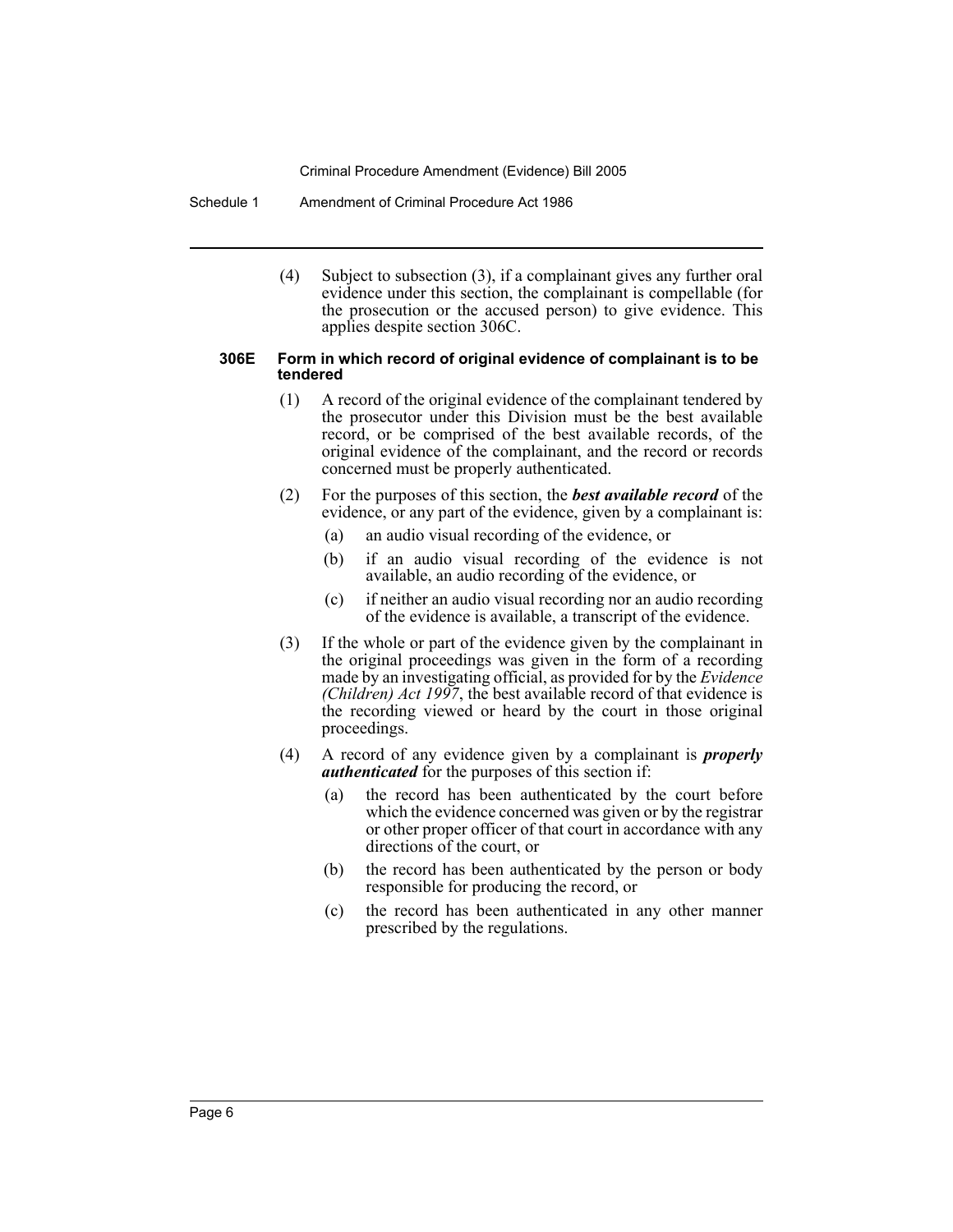Amendment of Criminal Procedure Act 1986 Schedule 1

## **306F Access to audio visual or audio recording**

- (1) If a record of the original evidence of the complainant tendered or proposed to be tendered by the prosecutor under this Division is an audio visual recording or audio recording, the accused person, and his or her counsel (if any), are not entitled to be given possession of the record or a copy of it (despite anything to the contrary in this Act or the *Evidence Act 1995*).
- (2) However, the accused person and his or her counsel (if any) are to be given reasonable access to the recording to enable them to listen to it and, if the record is an audio visual recording, view it.
- (3) This may require access to be given on more than one occasion.
- (4) The regulations may make provision for the procedures to be followed in connection with the giving of access under this section, and may provide for the giving of access to other persons assisting the accused person or his or her counsel.

## **306G Exhibits may also be tendered**

- (1) If a record of the original evidence of a complainant is tendered by the prosecutor under this Division, any exhibits tendered in the original proceedings on the basis of the original evidence of the complainant and admitted in the original proceedings are also admissible in the new trial proceedings as if the original evidence of the complainant had been given orally before the court hearing the new trial proceedings in accordance with the usual rules and practice of the court.
- (2) This section does not prevent any other exhibits tendered in the original proceedings from being tendered and admitted in the new trial proceedings in accordance with the usual rules and practice of the court hearing the new trial proceedings.

# **[2] Schedule 2 Savings, transitional and other provisions**

Insert at the end of clause 1 (1):

*Criminal Procedure Amendment (Evidence) Act 2005*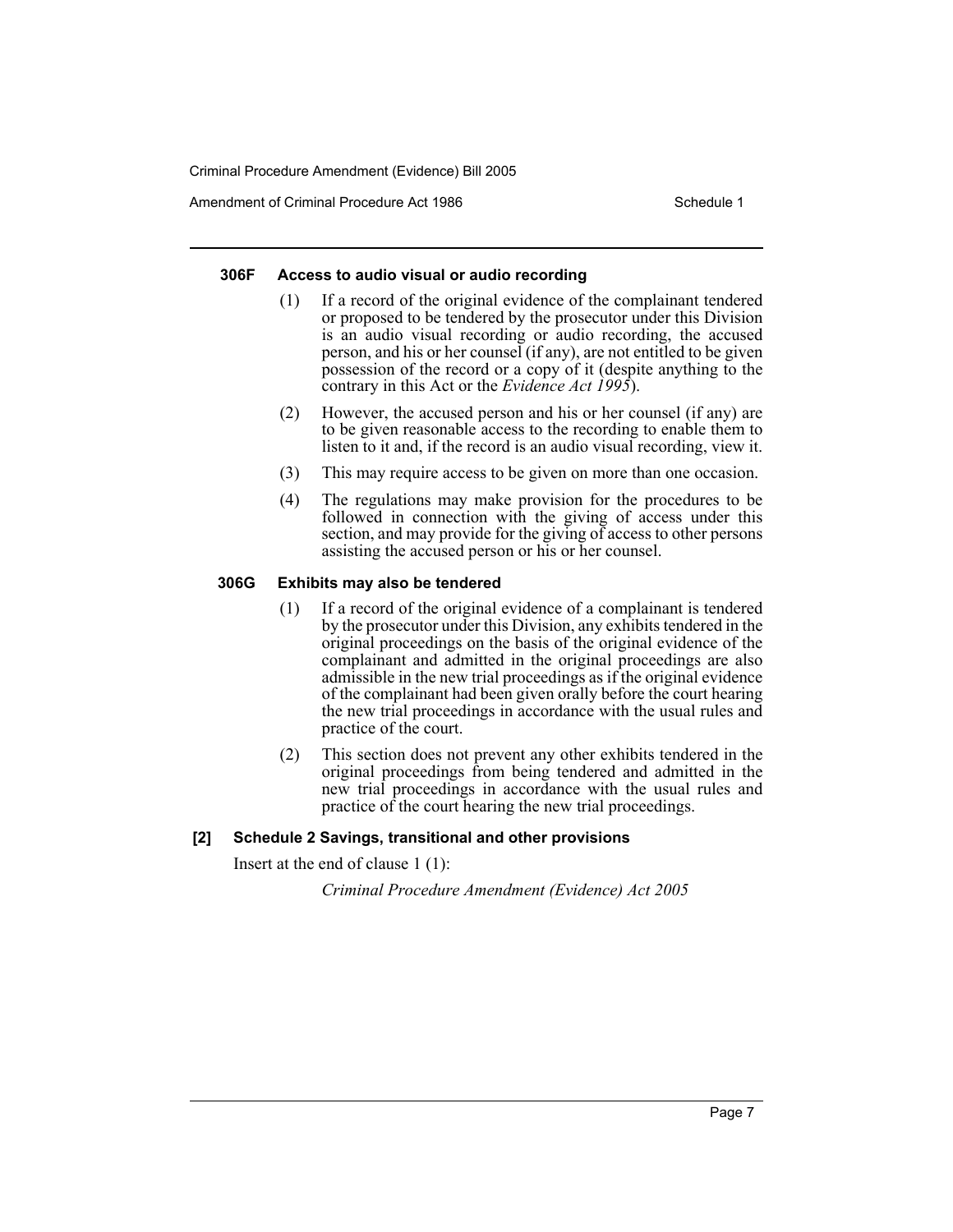Schedule 2 Amendment of Criminal Procedure Regulation 2000

# **Schedule 2 Amendment of Criminal Procedure Regulation 2000**

(Section 4)

#### **Clauses 14A and 14B**

Insert after clause 14:

#### **14A New trials of sexual assault proceedings—notice of intention to tender record of original evidence of complainant**

A notice given by the prosecutor to the accused person under section  $306B(3)$  (a) of the Act must:

- (a) specify whether the record or records to be tendered by the prosecutor in the new trial proceedings are an audio visual recording, an audio recording or a transcript of the evidence given by the complainant in the original proceedings, and
- (b) if a record to be tendered is an audio visual recording or audio recording, contain information to the effect that the accused person and his or her counsel are entitled to listen to or view the recording at a place nominated by the prosecutor and set out the name of the person responsible for arranging access to the recording.

#### **14B Procedure for obtaining access to record of original evidence of complainant**

- (1) This clause sets out the procedure for obtaining access to listen to or view an audio visual recording or audio recording of the original evidence of the complainant for the purposes of section 306F of the Act.
- (2) On receipt of a notice under section 306B (3) (a) of the Act specifying the prosecutor's intention to tender in proceedings an audio visual recording or audio recording of the original evidence of the complainant, the accused person, or his or her counsel, may give the responsible person a notice in writing that he or she requires access to the recording.
- (3) A responsible person who receives a notice that complies with this clause must give the accused person and his or her counsel (if any) access to listen to or view the recording as soon as practicable after the day on which the responsible person receives the notice.